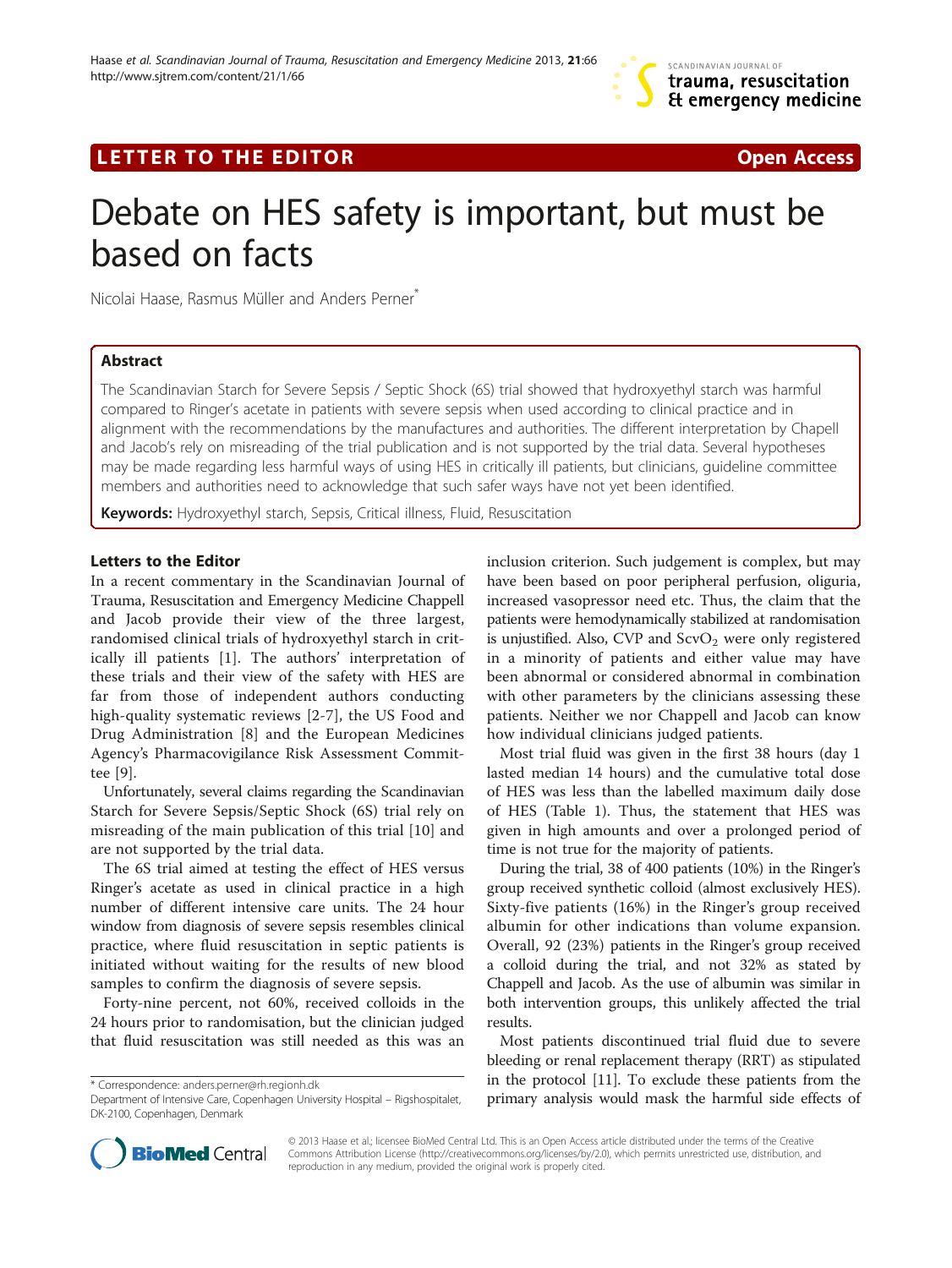#### <span id="page-1-0"></span>Table 1 Doses of trial fluid

|                            | HES 130/0.42 (N = 398) | Ringer's acetate $(N = 400)$ |         |
|----------------------------|------------------------|------------------------------|---------|
|                            | Volume median (IQR)    | Volume median (IQR)          | P Value |
| Trial Fluid, ml            |                        |                              |         |
| Day 1                      | 1500 (1000-1500)       | 1500 (1000-1550)             |         |
| Day 2                      | 1000 (300-1500)        | 1000 (500-1500)              |         |
| Day 3                      | 500 (0-1000)           | 425 (0-1000)                 |         |
| Day 4                      | $0(0-500)$             | $0(0-500)$                   |         |
| Day 5                      | $0(0-500)$             | $0(0-500)$                   |         |
| Cumulative Dose (day 1-89) |                        |                              |         |
| $ln \, ml$                 | 3000 (1500-5000)       | 3000 (1800-5500)             | 0.20    |
| In ml/kg                   | 44 (24 - 75)           | $47(25 - 76)$                | 0.18    |

The table show volume of trial fluid according to intervention group and days after randomisation. The presentation differs from that of the primary publication of the 6S trial, but reflects exactly the same data.

The P value is from Wilcoxon rank-sum test comparing the total trial fluid volume in all patients. IQR denotes interquartile range.

HES. However, per-protocol analyses excluding patients, who discontinued trial fluid for other reasons, showed comparable estimates of increased risk of death supporting the primary results.

Kidney failure without RRT was not a 'clear' or 'absolute' contraindication for HES according to the steering committee and scientific advisors of the trial, B Braun Melsungen AG and the Medicines Agencies in Denmark, Norway, Finland and Iceland, who all approved the protocol and the inclusion of these patients. It is important to note that the increased risk of death with HES was independent of kidney failure at inclusion in the preplanned subgroup analysis [\[10](#page-2-0)].

Data on mechanical ventilation and hospital length of stay can be found in the main publication of the 6S trial as days alive without ventilation and days alive and out of hospital, respectively. We find these endpoints more valid as they are less affected by survival bias.

Taken together, the 6S trial showed that HES was harmful compared to Ringer's acetate in patients with severe sepsis when used according to clinical practice and in alignment with the recommendations by the manufactures and authorities. Several hypotheses may be made regarding less harmful ways of using HES in critically ill patients, but clinicians, guideline committee members and authorities need to acknowledge that such safer ways have not yet been identified.

#### Abbreviations

6S: Scandinavian Starch for Severe Sepsis / Septic Shock; CVP: Central venous pressure; HES: Hydroxyethyl starch; RRT: Renal replacement therapy; ScvO<sub>2</sub>: Central venous oxygen saturation.

#### Competing interests

AP was the sponsor-investigator of the 6S trial, and NH was member of the Steering Committee. The 6S trial was funded by the Danish Research Council, the Rigshospitalet Research Council, and the Scandinavian Society of Anaesthesiology and Intensive Care Medicine (the ACTA Foundation). B Braun Medical delivered trial fluid to all sites free of charge. Neither the funders nor B Braun Medical had an influence on the protocol, trial conduct,

data analyses or reporting of the 6S trial. AP is head of research in his department, which receives research funds from Fresenius Kabi, Germany; Cosmed, Italy and BioPorto Diagnostics, Denmark. B Braun Medical has covered his travel expenses for presenting 6S trial data at the German Anaesthetic Congress 2012 and he has received honoraria from Ferring and LFB.

RM declares that he has no competing interests.

#### Authors' contributions

NH drafted the manuscript. AP and RM contributed to the final version of the manuscript. All authors approved the final manuscript.

#### Received: 15 August 2013 Accepted: 19 August 2013 Published: 30 August 2013

#### References

- 1. Chappell D, Jacob M: Hydroxyethyl starch the importance of being earnest. Scand J Trauma Resusc Emerg Med 2013, 61:21.
- 2. Haase N, Perner A, Hennings LI, Siegemund M, Lauridsen B, Wetterslev M, Wetterslev J: Hydroxyethyl starch 130/0.38-0.45 versus crystalloid or albumin in patients with sepsis: systematic review with meta-analysis and trial sequential analysis. BMJ 2013, 346:f839.
- 3. Gattas DJ, Dan A, Myburgh J, Billot L, Lo S, Finfer S: Fluid resuscitation with 6% hydroxyethyl starch (130/0.4 and 130/0.42) in acutely ill patients: systematic review of effects on mortality and treatment with renal replacement therapy. Intensive Care Med 2013, 39:558–568.
- Patel A, Waheed U, Brett SJ: Randomised trials of 6% tetrastarch (hydroxyethyl starch 130/0.4 or 0.42) for severe sepsis reporting mortality: systematic review and meta-analysis. Intensive Care Med 2013, 39:811–822.
- 5. Perel P, Roberts I, Ker K: Colloids versus crystalloids for fluid resuscitation in critically ill patients. Cochrane Database Syst Rev 2013, 2, CD000567
- Mutter TC, Ruth CA, Dart AB: Hydroxyethyl starch (HES) versus other fluid therapies: effects on kidney function. Cochrane DB Syst Rev 2013, 7, CD007594.
- 7. Zarychanski R, Abou-Setta AM, Turgeon AF, Houston BL, McIntyre L, Marshall JC, Fergusson DA: Association of hydroxyethyl starch administration with mortality and acute kidney injury in critically ill patients requiring volume resuscitation: a systematic review and meta-analysis. JAMA 2013, 309:678–688.
- 8. FDA Safety Communication: Boxed Warning on increased mortality and severe renal injury, and additional warning on risk of bleeding, for use of hydroxyethyl starch solutions in some settings. [http://www.fda.gov/](http://www.fda.gov/BiologicsBloodVaccines/SafetyAvailability/ucm358271.htm) [BiologicsBloodVaccines/SafetyAvailability/ucm358271.htm.](http://www.fda.gov/BiologicsBloodVaccines/SafetyAvailability/ucm358271.htm)
- 9. PRAC recommends suspending marketing authorisations for infusion solutions containing hydroxyethyl-starch. [http://www.ema.europa.eu/docs/en\\_GB/](http://www.ema.europa.eu/docs/en_GB/document_library/Referrals_document/Solutions_for_infusion_containing_hydroxyethyl_starch/Recommendation_provided_by_Pharmacovigilance_Risk_Assessment_Committee/WC500144448.pdf) [document\\_library/Referrals\\_document/Solutions\\_for\\_infusion\\_](http://www.ema.europa.eu/docs/en_GB/document_library/Referrals_document/Solutions_for_infusion_containing_hydroxyethyl_starch/Recommendation_provided_by_Pharmacovigilance_Risk_Assessment_Committee/WC500144448.pdf) [containing\\_hydroxyethyl\\_starch/Recommendation\\_provided\\_](http://www.ema.europa.eu/docs/en_GB/document_library/Referrals_document/Solutions_for_infusion_containing_hydroxyethyl_starch/Recommendation_provided_by_Pharmacovigilance_Risk_Assessment_Committee/WC500144448.pdf) [by\\_Pharmacovigilance\\_Risk\\_Assessment\\_Committee/WC500144448.pdf\]](http://www.ema.europa.eu/docs/en_GB/document_library/Referrals_document/Solutions_for_infusion_containing_hydroxyethyl_starch/Recommendation_provided_by_Pharmacovigilance_Risk_Assessment_Committee/WC500144448.pdf)